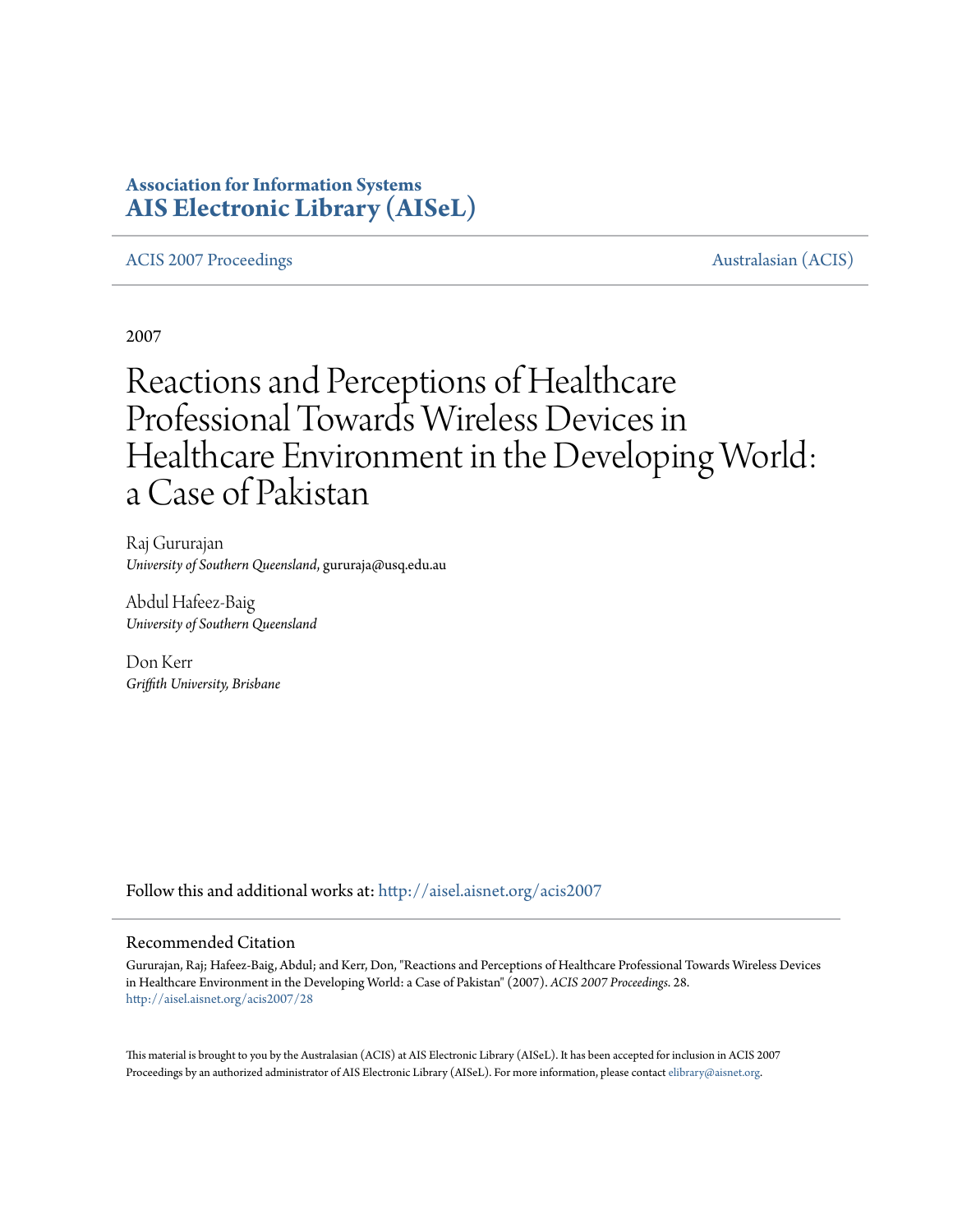# **Reactions and Perceptions of Healthcare Professional Towards Wireless Devices in Healthcare Environment in the Developing World: a Case of Pakistan**

Raj Gururajan, Abdul Hafeez-Baig School of Information Systems Faculty of Business University of Southern Queensland Toowoomba, Australia Email: gururaja@usq.edu.au

> Don Kerr Department of Management Griffith Business School Griffith University Brisbane, Australia

## **Abstract**

*This study explored reactions and perceptions of medical professionals in the use of wireless technology in the Pakistani healthcare setting. 300 professionals were surveyed with 97 survey forms returned. The regression analysis indicates that clinical performance and better quality of services would be the determinants in using wireless technology in Pakistani healthcare. These medical professionals felt that in order to continuously use the technology, training and technical supports are essential. They also felt that the introduction of such a technology would result in the attraction of more practitioners, save time, save effort and provide high quality information. Collectively, these factors, in the opinion of these professionals will reduce inaccuracies in data.* 

#### **Keywords**

Wireless technology, user perceptions

#### **Introduction**

Pakistan's ministry for healthcare has predicted that Pakistan is realising significant advantages from the emerging information economy. This is reflected in the recent infrastructure investment and other technological developments. Despite this development, it appears that Pakistan is lagging behind in healthcare service provision.

The slow adoption of technological development in the developing countries like India and Pakistan can be due to lack of management support (Gururajan et al., 2005b, Lu et al., 2005, Gururajan et al., 2005a) the perceived complexity and cost (Lu et al., 2005, Houston et al., 2003, Lu et al., 2003); sensitive nature of information and logistics involved in a healthcare facility (Eastes, 2001, Li et al., 2005); nature and type of risk involved (Davenport, 2005, Lu et al., 2003)pressure for high quality of care, high litigation cost and lack of infrastructure, the extent of integration with existing health systems(Li et al., 2005) and the necessity for other resources to support technology infrastructure (Davenport, 2005, Lu et al., 2003). While the use of technology is rising there is limited empirical research available into the perceptions of healthcare professionals using or adopting wireless technologies. Previous studies that have used existing models to predict behaviour determinants of adoption of technologies in healthcare have demonstrated their inadequacy. Further, the uptake of wireless and handheld devices is either on an individual level or on a very small scale but not at organisational levels in Pakistan. There is limited research available on determinants and factors that are critical to understanding user perceptions of technologies specific to healthcare on a larger scale. Therefore, any knowledge of these factors of adoption of wireless technology will help the healthcare administrators to develop appropriate policies in order to address the ever-increasing demands of heath services. This is more valid in the case of Pakistan because of the demands placed on the healthcare services and rising interest in wireless technologies in the health domain. This has given impetus to this study.

The main research question asked in this study, thus, is "How do users perceive Wireless Technology in the Pakistani Healthcare Environment?".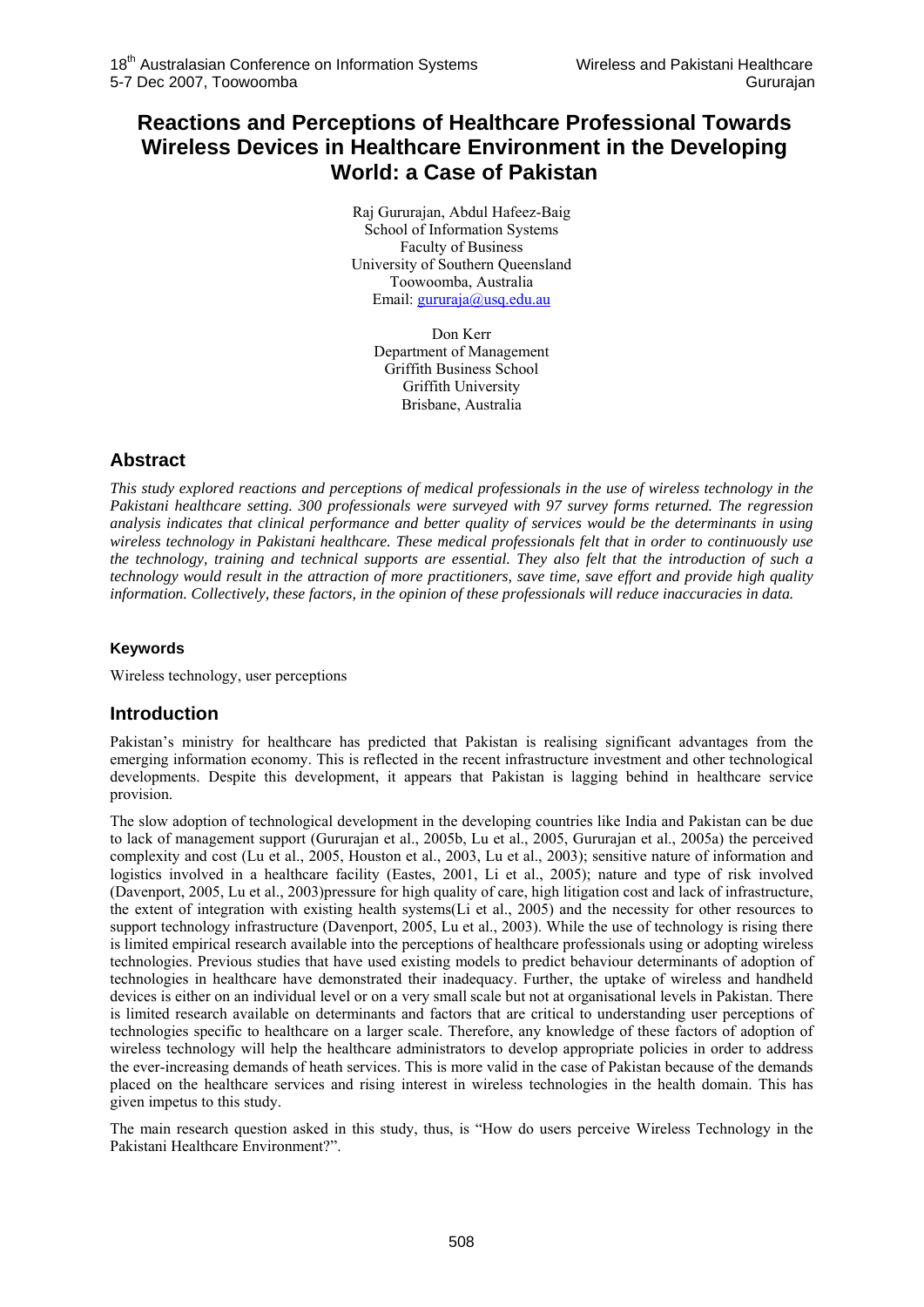The culture of Pakistani environment has always encouraged the use of technology. This is high on the agenda at state and federal level government. The healthcare sector in Pakistan is operating in an environment of intense regulatory framework, cost reduction, high competition, expectation of high quality of services, high demand on the healthcare sector, limited resources, and the demand for providing high quality of care - anytime anywhere. This research in particular does not study the process involved in the uptake of the technological development, rather it assumes that a decision has been made at some stage to use the wireless technology. While the decision to use is a preliminary phase only, the actual use may happen over a period of time. During this phase it is anticipated that factors such as familiarity, infrastructure, cost, clinical process, quality of care, management support, policies and procedures, security, availability of appropriate wireless application, trust and knowledge of the technology will facilitate the adoption and hence the use of wireless handheld devices in Pakistani healthcare environment. The scope of this study is restricted to these aspects.

We have already indicated that studies that have used some of the existing prediction models of user perceptions of technology are found to be inadequate in a healthcare context. Chismar and Wiley-Patton (2006) empirically established that only perceived usefulness is significant and ease of use was not significant while predicting Internet use by applying the Extended Technology Acceptance Model (TAM) to the Healthcare Environment. Lapointe et al. (2006) established that TAM as devised by (Davies et al., 1989) is not adequate for health systems while studying the dynamics of IT adoption in a major change process in health delivery. They reasoned that adoption/resistance factors may be group related as opposed to the fundamental basis of TAM which is individualistic, influence of intra and inter organisational factors, linkages to cultures, environmental factors as well as the complexity of the environment. Suomi (2006) found that relative advantage, strong network externalities available, rich availability of information through different communication channels are key factors for innovation and adoption while introducing electronic patient records to hospitals. It should be noted that these are not discussed in the TAM models. Spil and Schuring (2006), following an examination of six studies in the healthcare domain established that perceived usefulness is a predictor of technology acceptance in healthcare. Ease of use was not found to be significant. In terms of technology diffusion, Horan et al. (2006) found that in order to diffuse technology in an organisation, it is important to ascertain physicians' behaviour, their workflow practices and their perceptions regarding the value of specific information systems. The study was conducted to understand physicians' use of online systems and empirically assessed an electronic disability evaluation system.

In essence, these recent studies appear to be indicating that the current models of technology acceptance or its derivatives are not suitable to predict the user perceptions of wireless technology in healthcare environment. Strong support can also be derived from three specific studies that have tested TAM models in healthcare. The first study conducted by Jayasuriya (1998) established that ease of use was not significant in a clinical domain. The second study by Chau and Hu (2002) echoed similar sentiments. The third study by Hu et al. (1999) also found similar findings. Further, recent studies conducted by Howard et al. (2006) also established that ease of use was not significant while determining factors of adoption in a clinical domain in regard to wireless technology. Further, Ivers and Gururajan (2006) also found that there are other factors beyond the TAM models influencing the acceptance of technology.

Interviews conducted with 30 Queensland nursing staff members by Gururajan et al. (2005c) revealed that clinical usefulness of wireless technology is far more significant than ease of use factor as established in TAM. Another focus group discussion with the Western Australian senior health managers by Gururajan et al. (2005d) also indicated that aspects of clinical usefulness such as integration of clinical data may be a significant factor than the ease of use factor. Howard et al. (2006) also identified clinical usefulness is far more influencing than the ease of use factor while determining factors of adoption of wireless technology in the Indian healthcare domain. This variation requires further empirical investigation in order to explain the reason behind this variation specific to healthcare. Therefore, there is a need to identify attributes that assist in the understanding of the user perceptions and their reactions to using a technology in a given healthcare context.

Therefore, there appears to be a basis to identify factors that contribute to the perceptions of using a technology or intentions to using a technology in healthcare settings. Given that wireless technologies have started making in-roads in healthcare, the overarching purpose of the research is to identify these factors in the Pakistani healthcare system. The rationale of the purpose is justified by the fact that Pakistan is a strong player in software technologies, especially medical applications. Further, Pakistan facilitates 'health tourism' for the middle-east people, due to the advancement in medical technology and reduction in cost in offering high quality health services—as highlighted by various print media. However, our initial review of available literature indicated that this area is under-researched. Collectively, these aspects formed the basis for this study.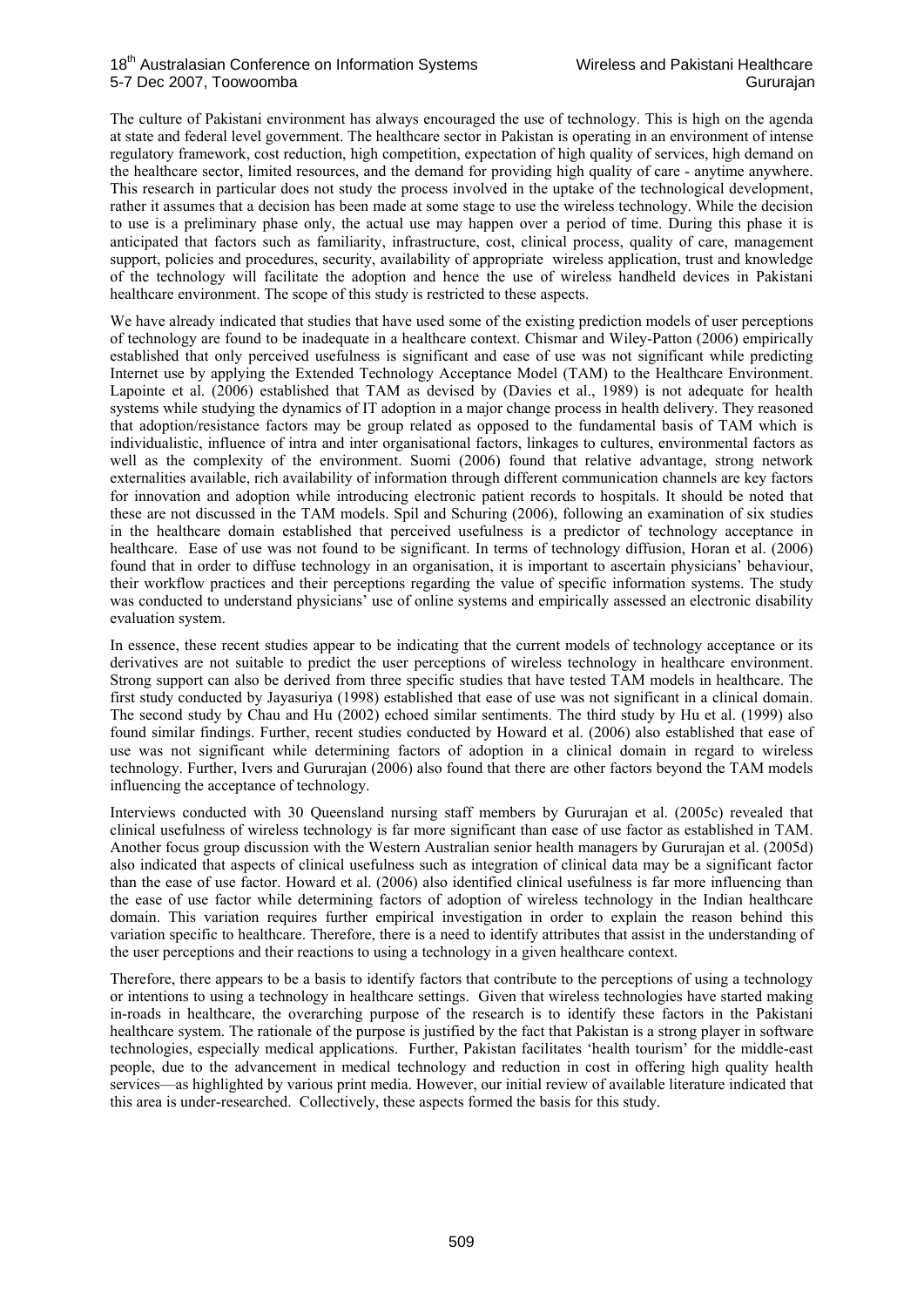# **Methodology1**

An examination of IS studies indicated that there is a necessity for a suitable research method, as has indeed been confirmed by Straub (1989) who called for new efforts to validate the instruments that IS researchers were using. In Boudreau and his team in 2001, (Boudreau et al., 2001), after a review of MIS Quarterly, Communications of the ACM and Information & Management over the period 1997 and 1999, published in MIS Quarterly (vol. 25, p1) the statement that "findings suggest that the field (of IS) has advanced in many areas, but, overall, it appears that a majority of published studies are still not sufficiently validating their instruments". Therefore, we felt that if technology issues were to be studied with respect to a specific domain, then user involvement with the technology issues forms a major part in establishing the factors influencing such a study. This was actually endorsed by Rowlands (2005) in the statement that '… knowledge is gained, or at least filtered, through social construction such as language, consciousness, and shared meanings (p.81)'.

The research question posited in this study dictates the need to have quantitative research methods, while the behavioural component of the same investigation dictates qualitative research methods. In essence, to answer our research question, we require both methods. Qualitative methods will help us to understand the domain and the context in a practical sense. Quantitative methods will assist us to generalise our findings. The rationale for this approach is based on the notion that behavioural components require a thorough understanding of how users apply wireless technology in a given organisational setting in order to understand the behavioural issues. This is best extracted or accomplished by a qualitative approach, as we need to extract a number of 'tacit' aspects. A quantitative instrument then can be developed (from the qualitative data) to extract the quantitative aspects such as the opinion scores.

Considering the above, the suitability of one research method over the other had to be carefully weighed. Based on these, this study identified the exploratory approach to be suitable as an initial investigation. This approach is particularly favourable in confirming the direction of the study and the variables chosen for the study, as well as helping to refine the literature. The exploratory approach allows the researcher to eliminate irrelevant variables as they are identified and to include new relevant variables as they emerge.

Thus the principles of each method were applied to this study. Due to the similarities in cultural, social, political, and demographics of Pakistani and Indian healthcare environment, the initial exploratory phase was borrowed from earlier research by one of the authors of this paper in the Indian healthcare environment. The research was conducted using a qualitative approach to establish the direction for the study based on the Indian healthcare environment. Indian and Pakistani healthcare environments are also very similar in the context of technology uptake and ICT infrastructure. This was then followed up with a main study using the quantitative approach. The uniqueness of this approach is the development of the instrument from the qualitative interviews, using the statements provided by interview participants. This has provided relevance and reliability to our quantitative instrument.

## **Data Collection & Results**

As argued above, the qualitative approach (individual interviews) was used to collect initial sets of themes for the adoption of wireless technology by the physicians. The qualitative data were collected originally from India and this data were used to develop an instrument.

The main reason for this approach was that previously tested instruments were found to be inadequate in healthcare settings for Pakistan as previous instrument omitted the context in which the technology was used. The data from the interviews were used to develop a specific range of questions to gather more detailed view from the wider population. This survey instrument was pilot tested to capture the information reflecting the perceptions and practices of those adopting wireless technology in the Indian healthcare system. It was particularly focussed on what internal and external environmental factors would shape the adoption of wireless technology and the extent of their influence. The survey consisted of questionnaire items on perceived implementation of wireless technology in order to attract medical practitioners, their comfort in using this technology, their opinion on cost and time savings, their opinion on the available technical support within their organisation and the influence of handheld technology in delivering high quality information to the medical professionals. The respondents were given with a five-point Likert scale ranging from Strongly agree to strongly disagree.

This survey was then distributed to over 300 physicians in Pakistan. The samples were randomly chosen through local health departments. The respondents included doctors from both private and public hospitals. They ranged

 1 *Methodology portion of this paper has been reproduced from an earlier publication by two authors of this paper and appropriate permission has been taken from third author*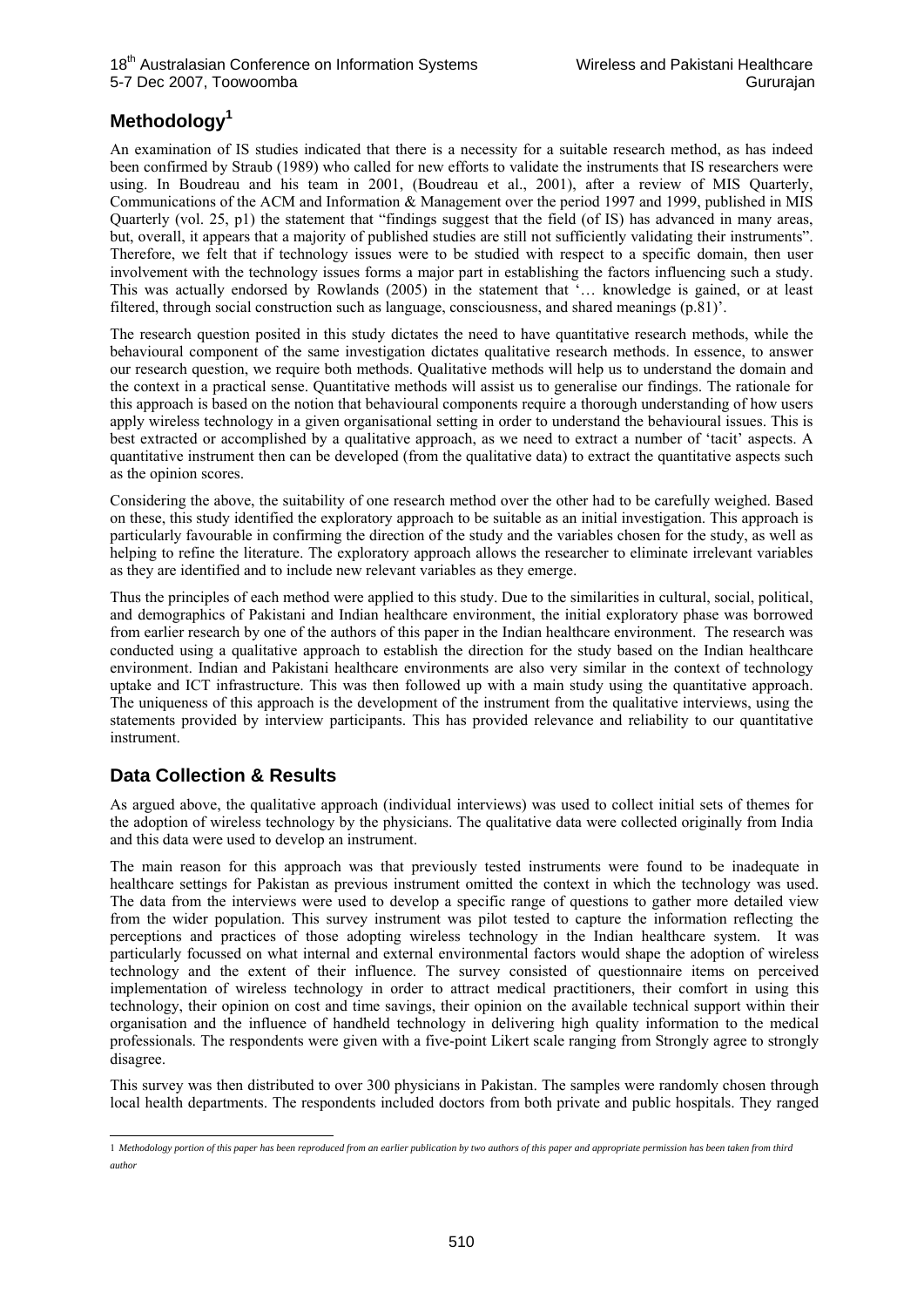from emergency department to oncology unit. We did not make any distinction on the range of medical practice as this was not the main objective of this study. A cover letter explained the objectives and goals of the research. A total of 97 completed surveys were received. The survey responses were then transcribed into a spreadsheet file. A Visual Basic interface was written to generate numerical codes for various elements of the survey for data analysis using SPSS. The coded spreadsheet file was then copied into a SPSS file format for further data analysis

Regression analysis was conducted with the dependent variable of "Do you believe the use of wireless handheld device would enhance your clinical performance?" This was done against the technically enabling independent variables of

- 1. Do you believe more training is required to be comfortable in using wireless handheld devices?
- 2. Do you believe technical support is important in the handling of wireless handheld devices?

Output from this regression is shown in Table 1.

Table 1: Regression analysis on factors that practitioners consider will enhance clinical performance

| R<br><b>Squared</b> | <b>Level of</b><br><b>Significance</b> | statistic | <b>Regression</b><br>Sum of<br><b>Squares</b> | <b>Residual</b><br>sum of<br>squares | <b>Coefficient</b><br>(Constant) | <b>Coefficient</b><br>$\bf(1)$ | Coefficient<br>(2)    |
|---------------------|----------------------------------------|-----------|-----------------------------------------------|--------------------------------------|----------------------------------|--------------------------------|-----------------------|
| 0.607               | 0.000                                  | 71.8      | 562.32                                        | 364.18                               | 0.012<br>$(se=0.318)$            | 0.264<br>$(se=0.116)$          | 0.574<br>$(se=0.100)$ |

The regression was highly significant ( $p<0.01$ ) indicating that practitioners considered that the implementation of wireless technology would enhance clinical performance provided adequate training and technical support was provided.

Further regression analysis was done with the same dependent variable, namely "Do you believe the use of wireless handheld device would enhance your clinical performance?" This was done against the managerially significant independent variables of

- 1. Do you believe the implementation of wireless technology will attract more practitioners?
- 2. Do you believe the use of wireless handheld device would help save time?
- 3. Do you believe the use of wireless handheld device would help save effort?
- 4. Do you believe the use of wireless handheld device will help delivery of high quality information?

Output from this model is shown in Table 2 below.

Table 2: Additional regression analysis on factors that practitioners consider will enhance clinical performance

| <b>Parameter</b>                 | <b>Value</b>   |
|----------------------------------|----------------|
| <b>R-squared</b>                 | 0.812          |
| <b>Level of Significance</b>     | 0.000          |
| <b>F</b> statistic               | 98.317         |
| <b>Regression Sum of Squares</b> | 752.4          |
| <b>Residual sum of squares</b>   | 174.1          |
| Constant (standard error)        | .423(0.347)    |
| Coefficient (1)                  | .568(0.093)    |
| Coefficient (2)                  | .158(0.086)    |
| Coefficient (3)                  | .286(0.089)    |
| Coefficient (4)                  | $-.187(0.094)$ |

The regression was highly significant  $(p<0.01)$  indicating that practitioners considered that the implementation of wireless technology would enhance clinical performance and that it would save time, effort and would attract more practitioners. Practitioners also believed that wireless hand held devices would also help with the delivery of high quality information.

Another regression analysis was done with the dependent variable of "Do you believe the use of wireless handheld device would provide better quality of service to the patient?" This was done against the data quality independent variables of

1. Do you believe the use of wireless handheld device will help delivery of high quality information? and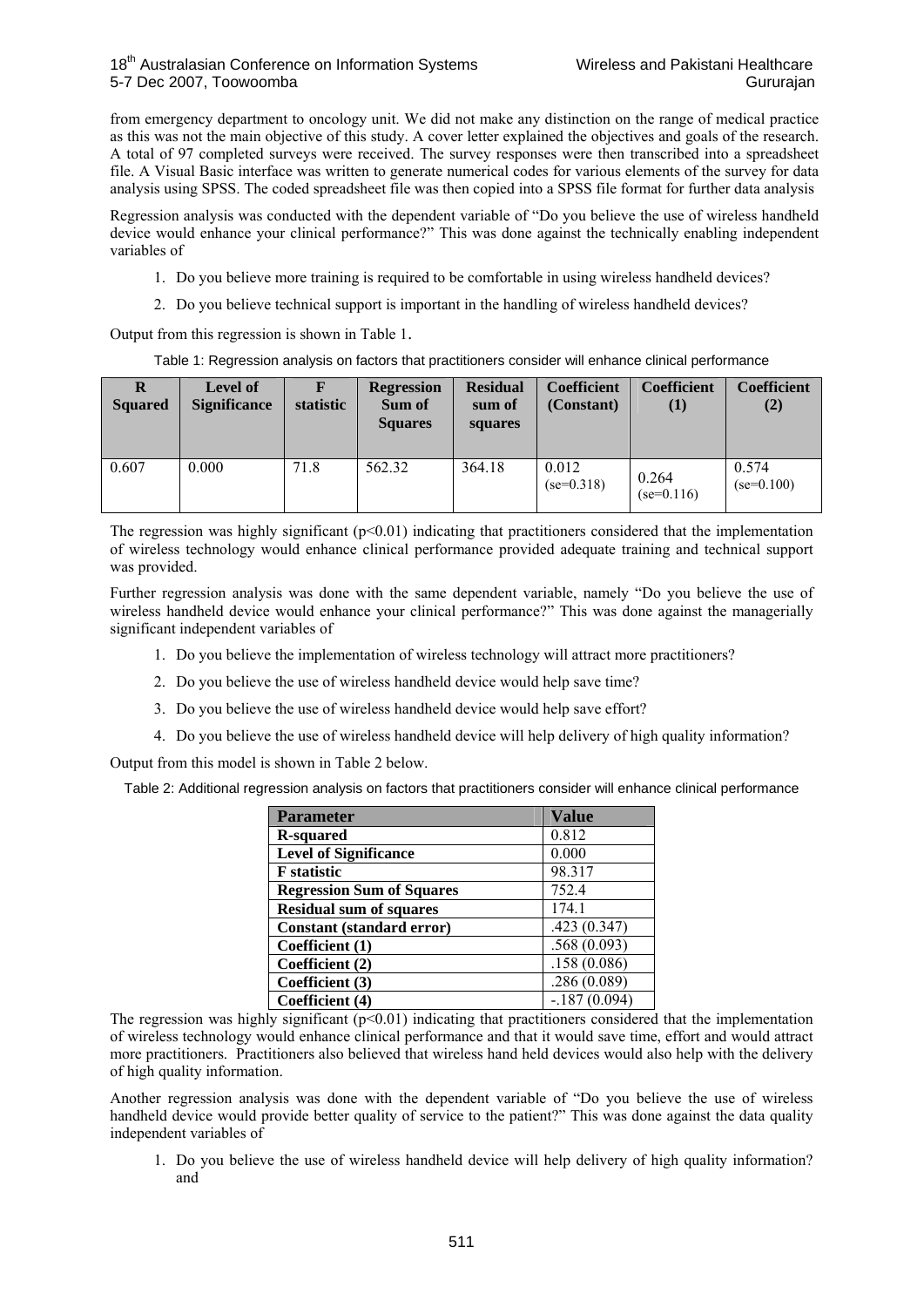2. Do you believe the use of wireless handheld devices can effectively reduce documentation inaccuracy?

Output from this regression is shown in Table 3.

Table 3: Regression analysis on factors that practitioners consider will provide better quality service

| $\bf R$<br><b>Squared</b> | <b>Level of</b><br><b>Significance</b> | statistic | <b>Regression</b><br>Sum of<br><b>Squares</b> | <b>Residual</b><br>sum of<br>squares | <b>Coefficient</b><br>(Constant) | <b>Coefficient</b><br>$\bf(1)$ | <b>Coefficient</b><br>(2) |
|---------------------------|----------------------------------------|-----------|-----------------------------------------------|--------------------------------------|----------------------------------|--------------------------------|---------------------------|
| 0.309                     | 0.000                                  | 20.84     | 333.91                                        | 745.05                               | $-0.352$<br>$(se=0.712)$         | $0.575$<br>(se=0.206)          | 0.519<br>$(se=0.147)$     |

The regression was highly significant  $(p<0.01)$  indicating that practitioners considered that a quality service depended on the delivery of high quality information and a reduction of documentation inaccuracies.

## **Discussion**

This paper looks at the factors that influence the adoption of wireless handheld devices in healthcare environment in the Pakistani environment. The factors considered important by practitioners were analysed using regression and it is apparent that in general practitioners are in favour of adopting the technology provided there is adequate training and technical support. This aspect needs to be considered by management and it is imperative that sufficient resources are allocated to ensure that sufficient technical support is provided.

Practitioners consider wireless technology to be useful in terms of saving time and effort as well as attracting more practitioners to the hospital system. Another factor in favour of the technology is the perception by practitioners that higher quality, more accurate data will be produced.

In order to achieve clinical performance, the design of an effective human-computer interface, while challenging, constitutes a key factor for the acceptance of the technology and its routine use by healthcare workers (Chen et al. 2004). This is an important development consideration as the relevant information should be easy to navigate and read, and has to be presented in an organised fashion when required within the resource limitations (e.g. screen size and bandwidth) of a wireless handheld environment. Usability factors are not only likely to constitute an acceptance barrier, but can also be the cause of medical errors. Bates et al. (2001) argue, 'While it may be easy and common to blame operators for accidents [or errors], investigation often indicates that an operator "erred" because the system was poorly designed' (p. 301). Therefore, medical errors can also occur due to poor usability. Taken together, these factors would contribute to reduce medical errors. By implication, it is important to involve users in the design of the wireless applications, thereby maximising their clinical performance.

Simply acquiring and implementing wireless technology alone would be insufficient to accomplish clinical performance and, subsequently, drive adoption and diffusion. Wireless technology should be integrated with process improvement and organisational change. Process improvement requires the optimisation of clinical processes and should be supported by technology, rather than driven by it (Smith 2004). Ultimately, this is likely to generate significant patient outcomes and financial improvements with health organisations. This is implied by the respondents in terms of attracting more patients, saving time and saving effort.

As implied by the empirical evidence collected in this study, cost constitutes an important factor which will affect the integration and, subsequently, the success of wireless handheld devices in the healthcare setting (Sax et al. 2003). While the cost aspects were not directly explored, aspects such as saving effort, saving time, reduction in inaccuracies and high quality information are components of cost. While existing research in this area argues that wireless technology has the potential to decrease charting time and medical errors and enhance patient care quality, there is no evidence that comparisons of costs before and after the implementation of wireless technology have been made. This suggests that further research is required, but also, more importantly, shows that, indirectly, costs have the potential to affect clinical usefulness and threaten widespread adoption.

## **Conclusion**

This study explored medical practitioners' perceptions and their reactions towards introducing a wireless technology in a Pakistani healthcare context. The practitioners have asserted that clinical performance and quality of service are two main determinants to the acceptance of such a technology. The contributing factors towards clinical performance and quality of service are training required to use the technology in a clinical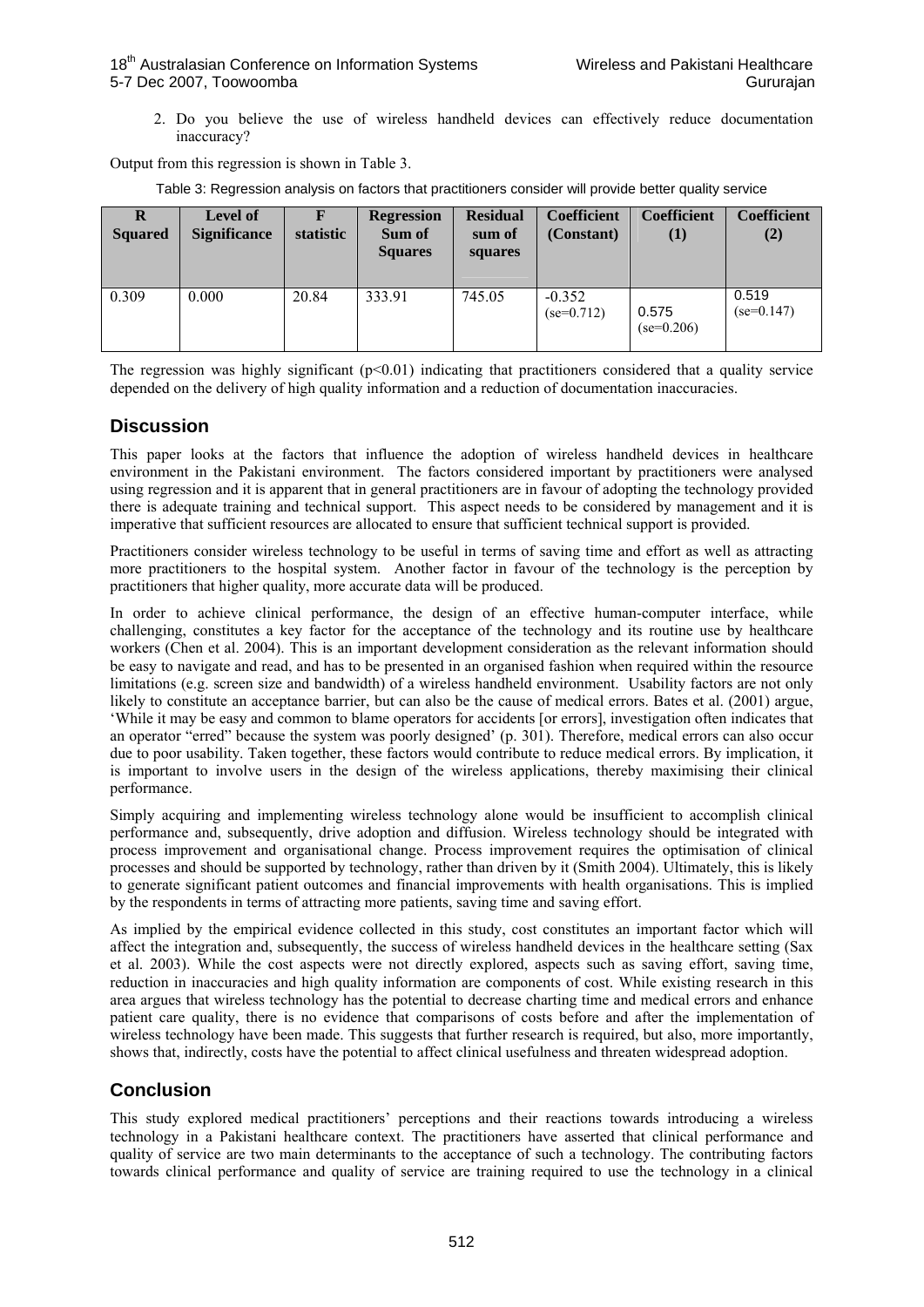setting and technical support required to maintain the technology. The advantages of using such a technology appear to be attracting more patients, saving time, saving effort and realising high quality information. These collectively lead to reduction in data inaccuracies.

#### **References**

- Boudreau, M., Gefen, D. & Straub, D. (2001) Validation in Information Systems Research: A state-of-the-art assessment. MIS Quarterly, 25, 1-16.
- Chau, P. Y. K. & Hu, P. J.-H. (2002) Investigating healthcare professionals' decision to accept telemedicine technology: An empirical test of competing theories. Information and Management, 39, 297-311.
- Chismar, W. R. & Wiley-Patton, S. (2006) Predicting Internet Use: Applying the Extended Technology Acceptance Model to the Healthcare Environment. In Spil, T. A. M. & Schuring, R. W. (Eds.) E-Health Systems Diffusion and Use: The Innovation, the User and the USE IT Model. London, Idea Group Publishing.
- Davenport, C. (2005) Analysis of PDAs in Nursing: Benefits and Barriers. PDA CORTEX.
- Davies, F. D., Bagozzi, R. P. & Warshaw, P. R. (1989) User acceptance of computer technology: A comparison of two theoretical models. Communications of the ACM, 35, 982-1003.
- Eastes, L. (2001) Use of the personal digital assistant for point of care trauma documentation. Journal of Emergency Nursing, 27, 516-518.
- Gururajan, R., Kerr, D., Moloney, C. & Houghton, L. (2005a) An investigation into the factors of adoption of wireless applications for data management by nurses. Asia-Pacific Decision Sciences Institute. Taiwan, Asia-Pacific Decision Sciences Institute (APDSI).
- Gururajan, R., Moloney, C. & Kerr, D. (2005b) Drivers for wireless handheld technology: views from Queensland nurses. ABBSA, James Cook University - Centre for Business & Economic Research.
- Gururajan, R., Moloney, C. & Kerr, D. (2005c) Drivers for wireless handheld technology: views from Queensland nurses. Australian Business & Behavioural Sciences Association (ABBSA) Conference. Cairns, Australia, James Cook University.
- Gururajan, R., Quaddus, M., Fink, D., Vuori, T. & Soar, J. (2005d) Drivers and Barriers to adoption of wireless handheld system in WA healthcare: Selected views. HIC 2005. Melbourne, HISA.
- Horan, T. A., Tule, B. & Hilton, B. N. (2006) Understanding physician use of online systems: An empirical assessment of an electronic disability evaluation system. IN SPIL, T. A. M. & W.SCHURING, R. (Eds.) E-Health Systems Diffusion and Use: The Innovation, the User and the USE IT Model London, Idea Group Publishing.
- Houston, T. K., Ray, M. N., Crawford, M. A., Giddens, T. & Berner, E. S. (2003) Patient Perceptions of Physician Use of Handheld Computers. AMIA Symposium Proceedings − Page 303, 299-303.
- Howard, A., Gururajan, R., Hafeez-Baig, A. & Howard, S. (2006) Clinical Usefulness of Wireless Technology in Healthcare: An Indian Study. The Australasian Conference on Information Systems. University of South Australia.
- Hu, P. J., Chau, P. Y. K. & Tam, K. Y. (1999) Examining the technology acceptance model using physician acceptance of telemedicine technology. Journal of Management Information Systems, 16, 91-112.
- Ivers, B. & Gururajan, R. (2006) Management issues in telecommunications: videoconferencing & telehealth. IN RAMAR, D. K. (Ed.) International Conference on Recent Trends in Information Systems Proceedings. India, Allied Publishers Pvt Ltd.
- Jayasuriya, R. (1998) Determinants of microcomputer technology use: Implications for education and training of health staff. International Journal of Medical Informatics, 50, 187-194.
- Lapointe, L., Lamothe, L. & Fortin, J. (2006) The dynamics of IT adoption in a major change process in healthcare delivery. In Spil, T. A. M. & Schuring, R. W. (Eds.) E-Health Systems Diffusion and Use: The Innovation, the User and the USE IT Model. London, The Idea Group Publishing.
- Li, Y.-C., Chang, I.-C., Hung, W.-F. & Fu, H.-K. (2005) The Critical Factors Affecting Hospital Adoption of Mobile Nursing Technologies' in Taiwan. Proceedings of 38th Hawaii International Conference on System Sciences IEEE.